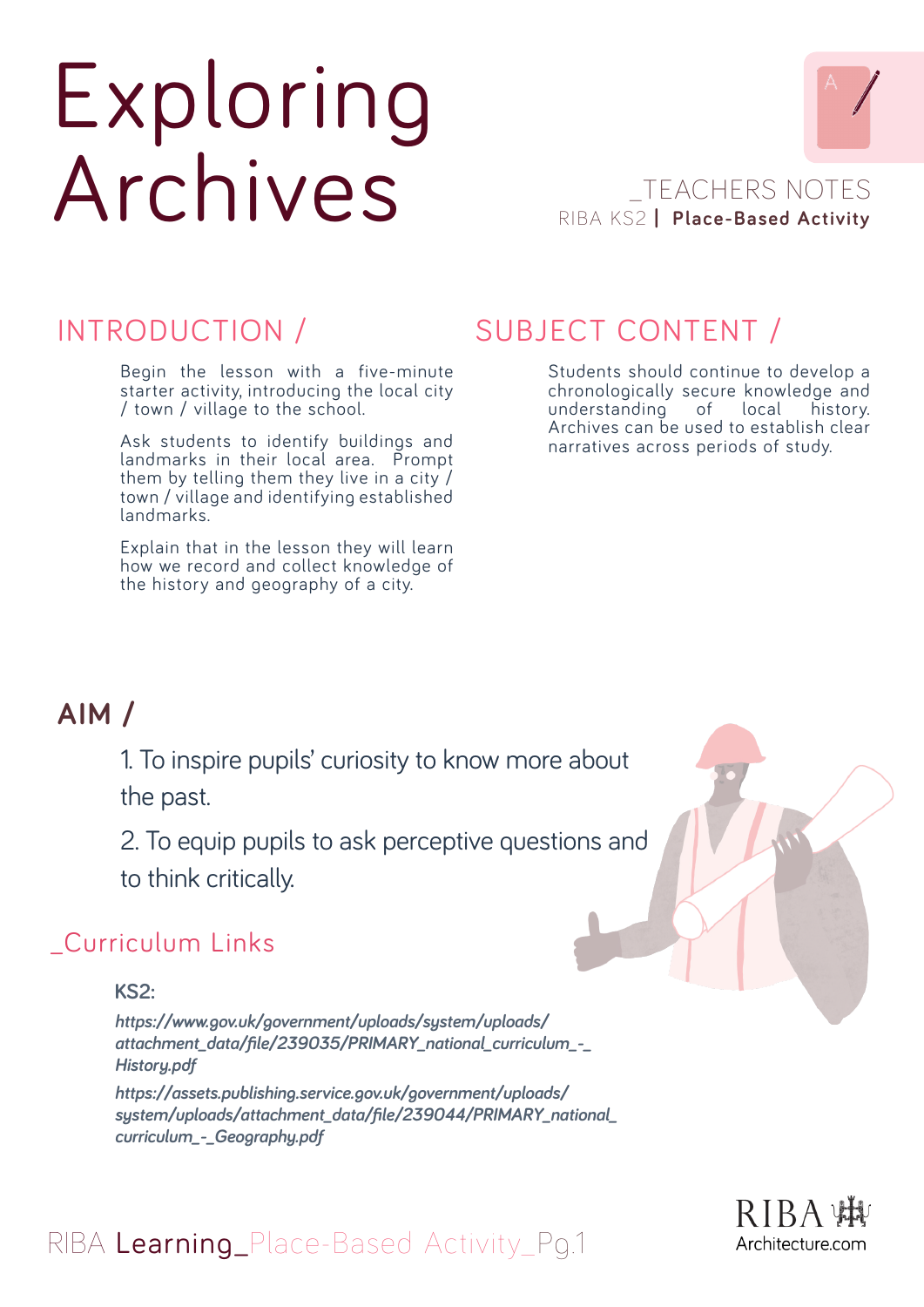## KEY WORDS /

## MATERIALS /

**Archive:** A collection of historical documents or records providing information about a place, institution, or group of people

## OUTCOMES / OUTPUTS

- Students are able to discuss what archives can tell us about the past

- Students produce an object for the class archive

- **• Students will be introduced to the concept of place making, and learn about the value of an archival collection as a record of the way people live and come together in a city**
- **• Students will look at examples of the photographs of a variety of places across the UK that are held in the RIBA Collection**
- **• They will learn that the voices and memory of people are important to the way we record the life of a place**
- **• They will carry out their own archive collection activity to experience the role we all play in place making, and in particular in the communities where we live**

## ACTIVITY / Key Points POWERPOINT / Summary

Each slide contains a short piece of text. This text can either be read, or you can allow the students to read it. The language used will be accessible for them, and the slides are written in sequence.

Paper, pens and pencils, coloured pencils or felt

tips, old newspapers, scissors, pritt stick

There are two slides in the PowerpoInt where you are invited to search for your local area in RIBA's digitalized collection on RIBApix: https://www. architecture.com/image-library/ribapix.html and add these to the PowerPoint. Depending where you are based, you may need to widen your search criteria, but we hope you will find something relevant to your class.

For these slides containing images from the RIBA archival collection, please state the name and location of the building or place. You could explore where these places are with your students, particularly if they have not come across them before.

At the end of the PowerPoint the archive making begins. Once every student has completed their object, they can present these to each other, and collectively a class archive can be created.



## RIBA Learning\_Place-Based Activity\_Pq.2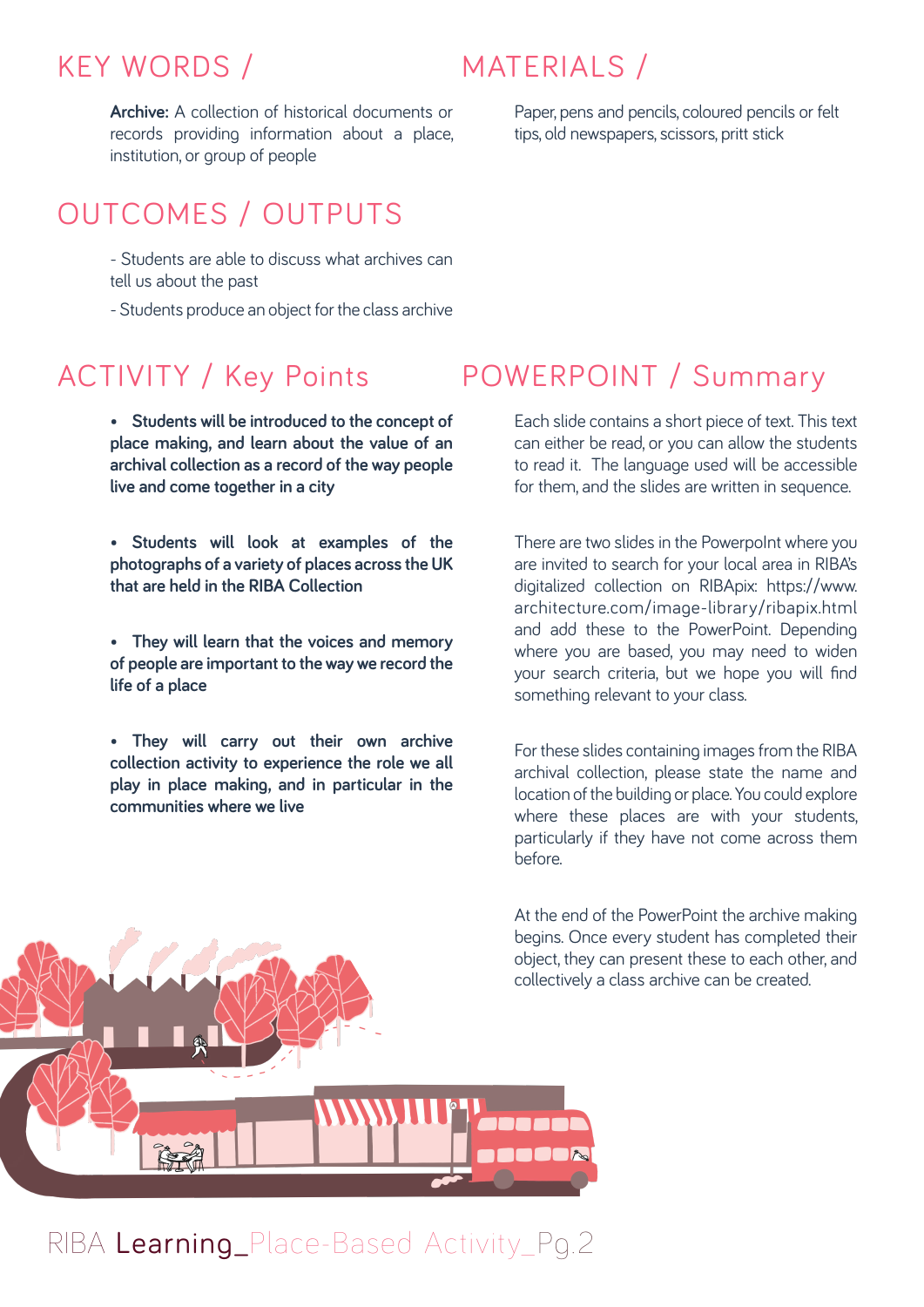## POWER POINT / Notes

#### **Slide 1 /**

People and places:

Place-based learning is about exploring the area and locality where we live.

#### **Slide 2 /**

**An Archive is a collection: Stories Memories** Historical events

Buildings and places

*Teacher note: Ask students to suggest ways we might record, stories, memories and events that happen in our lives. You could write this up on the board or alongside the presentation; words such as letters, photographs, drawings, as well as objects that can be kept as mementos.*

**Slide 3 /**

#### **Archives can be public or private:**

*Teacher note: Public archives include, museums, galleries, libraries, hospitals and schools.*

### **Slide 4 /**

#### **The RIBA:**

The Royal Institute of British Architects

- The RIBA help us to understand our architectural environment
- The RIBA champions better buildings and communities

#### **Slide 5 /**

#### **The RIBA Archival Collection:**

Photographs. Objects. Architectural Models.

#### Drawings. Maps. Archives

We can learn about the geography and history of our city by looking at the collection the RIBA hold on the places where we live, and the wider region.

#### **Slide 6 & 7 /**

#### **Photographs of our local in the RIBA Collection:**

Teacher note: Before showing the images of the local area from the RIBA Collection, ask students to observe as they watch, and to think what the photographs might tell us about the city?

Space for the teacher to add images of the local area from the RIBA Collection of the local area.

#### **Slide 8 /**

What can we learn about our local area from the RIBA Collection?

These photographs are part of the RIBA Collection recording the architectural past of where we live.

*Teacher note: What can we imagine about the lives of these buildings at the time they were built? Is it possible to wok out why the city / town / village grew up in the first place?* 

#### **Slide 9 /**

#### **Exploring an archive: Every city tells a story**

The buildings

The streets

The people

*Teacher note: Ask students to connect the idea that our buildings are about the people of places, through history. This includes homes and streets, as well as important city buildings and places. Once this link is clear with the group, introduce the classroom activity.*

## RIBA Learning\_Place-Based Activity\_Pq.3